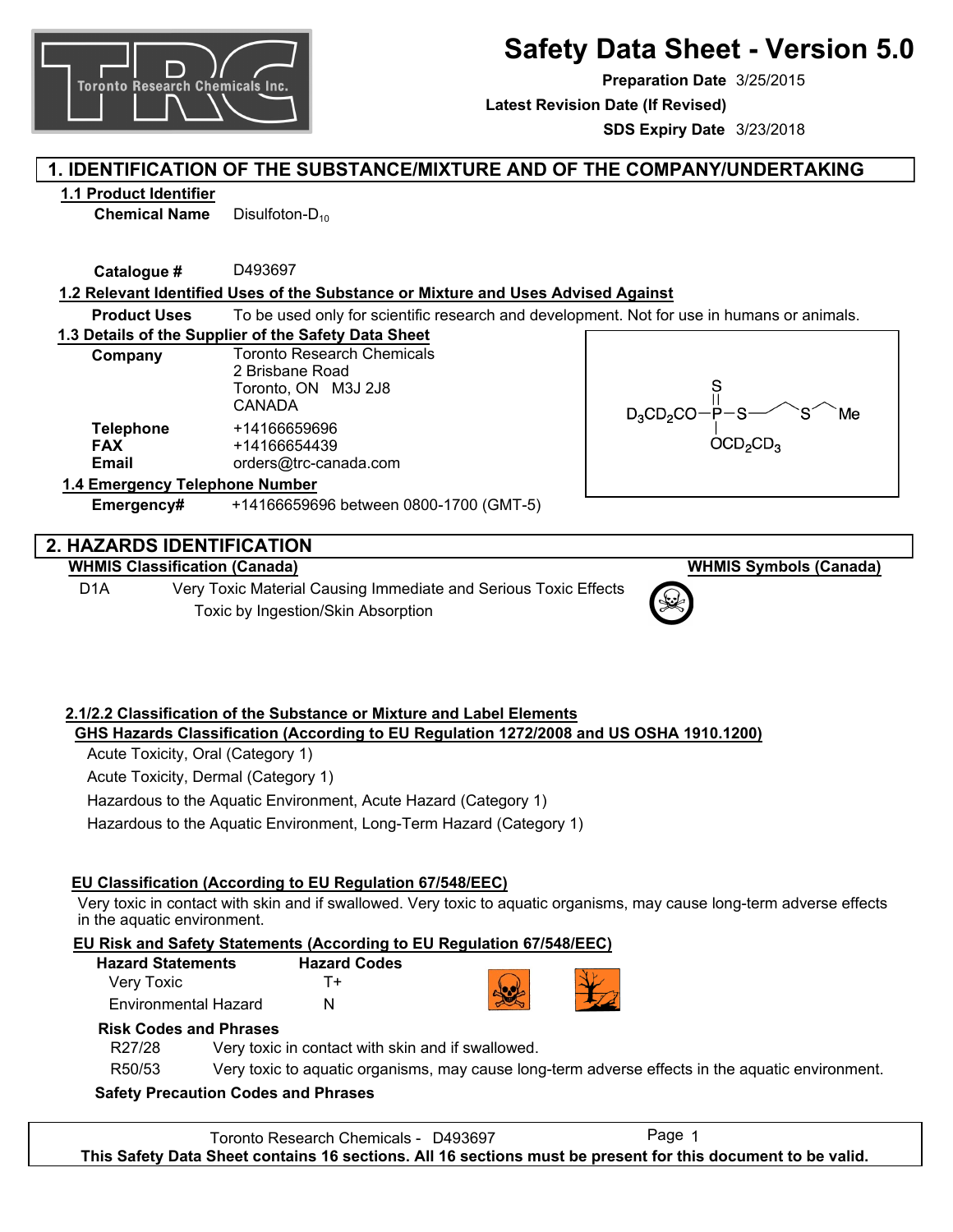| S24       | Avoid contact with skin.                                                        |
|-----------|---------------------------------------------------------------------------------|
| S36/37/39 | Wear suitable protective clothing, gloves and eye/face protection.              |
| S46       | If swallowed, seek medical advice immediately and show this container or label. |
| S61       | Avoid release to the environment. Refer to special instructions.                |

### **GHS Hazards Identification (According to EU Regulation 1272/2008 and US OSHA 1910.1200)**

#### **Signal Word** Danger

### **GHS Hazard Statements**

| H300 | Fatal if swallowed.                                   |
|------|-------------------------------------------------------|
| H310 | Fatal in contact with skin.                           |
| H400 | Very toxic to aquatic life.                           |
| H410 | Very toxic to aquatic life with long lasting effects. |

### **GHS Precautionary Statements**

| P273             | Avoid release to the environment.                                          |
|------------------|----------------------------------------------------------------------------|
| P <sub>280</sub> | Wear protective gloves/protective clothing/eye protection/face protection. |
| P301/P310        | IF SWALLOWED: Immediately call a POISON CENTER or doctor/physician.        |
| P302/P350        | IF ON SKIN: Gently wash with plenty of soap and water.                     |

### **2.3 Unclassified Hazards/Hazards Not Otherwise Classified**

No data available

### **3. COMPOSITION/INFORMATION ON INGREDIENTS**

### **3.1 Substances**

**Molecular Formula:**  $C_8H_9D_{10}O_2PS_3$  **Molecular Weight:** 284.47

**CAS Registry #: EC#:**

## **Synonyms**

Phosphorodithioic Acid O,O-Diethyl S-[2-(Ethylthio)ethyl] Ester-D<sub>10</sub>;

Bay 19639-D<sub>10</sub>; Bayer 19639-D<sub>10</sub>; Di-Syston-D<sub>10</sub>; Di-Syston 8-D<sub>10</sub>; Di-Syston G-D<sub>10</sub>; Dithiodemeton-D<sub>10</sub>; Dithiosystox;- $D_{10}$  Dution-D<sub>10</sub>; ENT-23437-D<sub>10</sub>; Ekatin TD-D<sub>10</sub>; Ethyl Thiometon-D<sub>10</sub>; Ethylthiometon B-D<sub>10</sub>; Frumin-D<sub>10</sub>; Frumin AL- $D_{10}$ ; Frumin G-D<sub>10</sub>; Glebofos-D<sub>10</sub>; M 74-D<sub>10</sub>; M 74 (Pesticide)-D<sub>10</sub>; O,O-Diethyl S-[2-(ethylthio)ethyl] Dithiophosphate- $D_{10}$ ; O,O-Diethyl S-[2-(ethylthio)ethyl] Phosphorodithioate-D<sub>10</sub>; Solvirex-D<sub>10</sub>; Thiodemeton-D<sub>10</sub>; VUAgT 1-4-D<sub>10</sub>; VUAgT 1964- $D_{10}$ 

### **3.2 Mixtures**

Not a mixture

### **4. FIRST AID MEASURES**

### **4.1 Description of First Aid Measures**

### **General Advice**

If medical attention is required, show this safety data sheet to the doctor.

### **If Inhaled**

If inhaled, move casualty to fresh air. If not breathing, give artificial respiration and consult a physician.

### **In Case of Skin Contact**

Remove contaminated clothing and shoes. Wash off with soap and plenty of water. Take victim immediately to hospital. Consult a physician.

### **In Case of Eye Contact**

Rinse thoroughly with plenty of water for at least 15 minutes and consult a physician. Continue rinsing eyes during transport to hospital.

### **If Swallowed**

Never give anything by mouth to an unconscious person. Rinse mouth with water. Do NOT induce vomiting unless

Toronto Research Chemicals - D493697 Page 2 **This Safety Data Sheet contains 16 sections. All 16 sections must be present for this document to be valid.**

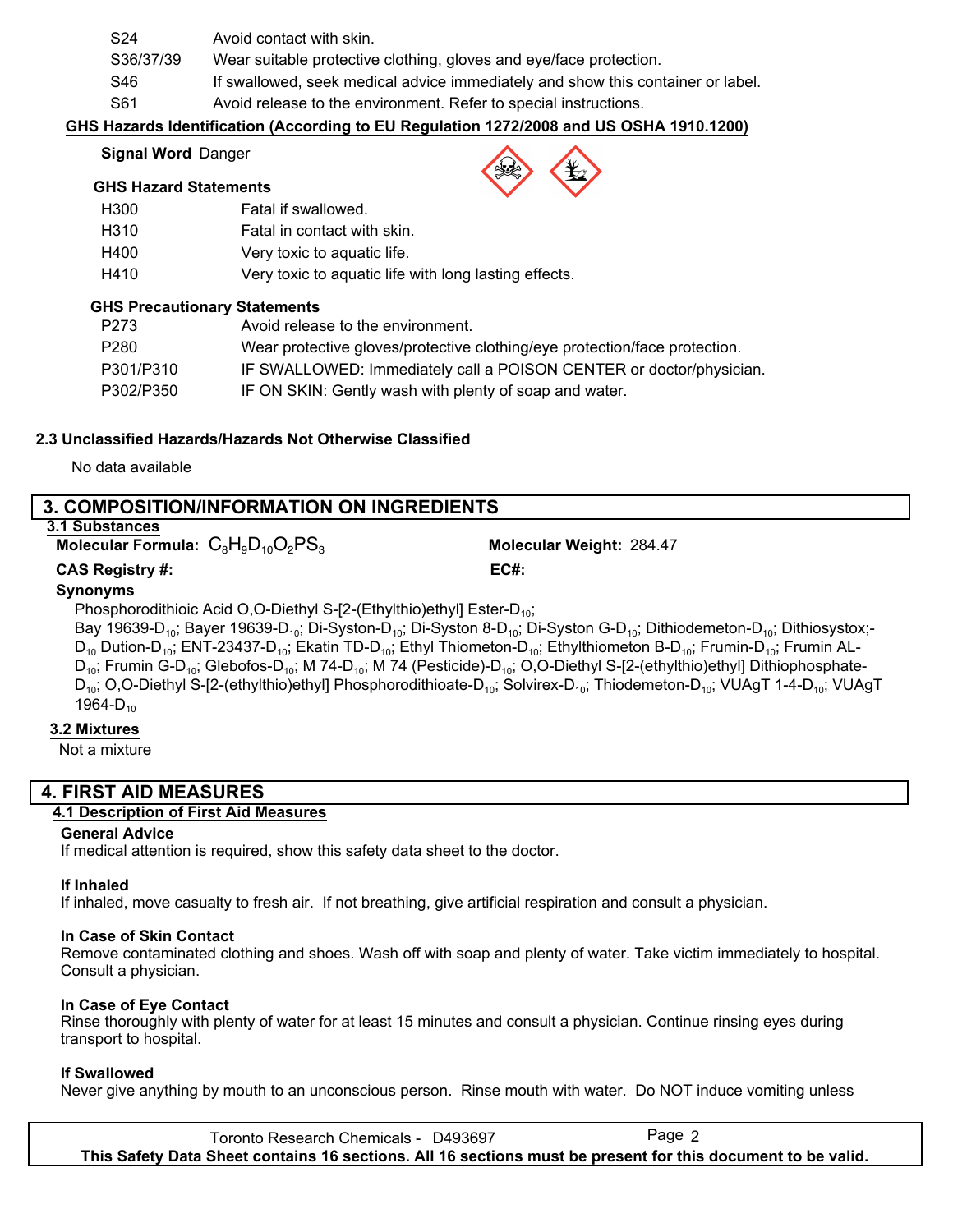advised to do so by a physician or Poison Control Center. Seek medical attention.

### **4.2 Most Important Symptoms and Effects, Both Acute and Delayed**

No data available

### **4.3 Indication of any Immediate Medical Attention and Special Treatment Needed**

No data available

### **5. FIREFIGHTING MEASURES**

### **5.1 Extinguishing Media**

### **Suitable Extinguishing Media**

Use water spray, alcohol-resistant foam, dry chemical or carbon dioxide.

### **5.2 Special Hazards Arising from the Substance or Mixture**

Carbon oxides, Sulfur oxides, Phosphorous oxides

#### **5.3 Advice for Firefighters**

Wear self contained breathing apparatus for fire fighting if necessary.

### **5.4 Further Information**

No data available

### **6. ACCIDENTAL RELEASE MEASURES**

### **6.1 Personal Precautions, Protective Equipment and Emergency Procedures**

Use recommended personal protective equipment (see Section 8). Prevent the formation of dusts and mists. Adequate ventilation must be provided to ensure dusts or mists are not inhaled.

### **6.2 Environmental Precautions**

Material should not be allowed to enter the environment. Prevent further spillage or discharge into drains, if safe to do so.

### **6.3 Methods and Materials for Containment and Cleaning Up**

Contain the spill and then collect using non-combustible absorbent material (such as clay, diatomaceous earth, vermiculite or other appropriate material). Place material in a suitable, sealable container and then dispose according to local/national regulations and guidance (see Section 13).

For protective equipment, refer to Section 8. For disposal, see Section 13.

### **7. HANDLING AND STORAGE**

### **7.1 Precautions for Safe Handling**

Avoid contact with skin and eyes. Ventilation and proper handling are to be used to prevent the formation of dusts and mists. Normal measures for preventative fire protection. No smoking, eating or drinking around this material. Wash hands after use.

### **7.2 Conditions for Safe Storage, Including any Incompatibilities**

Ensure container is kept securely closed before and after use. Keep in a well ventilated area and do not store with strong oxidizers or other incompatible materials (see Section 10).

### Storage conditions: No Data Available

### **7.3 Specific End Uses**

For scientific research and development only. Not for use in humans or animals.

### **8. EXPOSURE CONTROLS/PERSONAL PROTECTION**

#### **8.1 Control Parameters**

### **Components with workplace exposure levels**

| <b>Component</b>  | CAS#     | Value | <b>Control Parameters</b> | <b>Basis</b>                            |
|-------------------|----------|-------|---------------------------|-----------------------------------------|
| <b>Disulfoton</b> | 298-04-4 | TWA   | $0.050000$ mg/m3          | Canada. Alberta, OHSA Code              |
|                   |          |       |                           |                                         |
|                   |          | TWA   | $0.050000$ mg/m3          | Canada. British Columbia OEL            |
|                   |          |       |                           |                                         |
|                   |          | TWAEV | $0.100000$ mg/m3          | Québec. Regulation respecting OHSA Code |
|                   |          |       |                           |                                         |

### **8.2 Exposure Controls**

Toronto Research Chemicals - D493697 **This Safety Data Sheet contains 16 sections. All 16 sections must be present for this document to be valid.**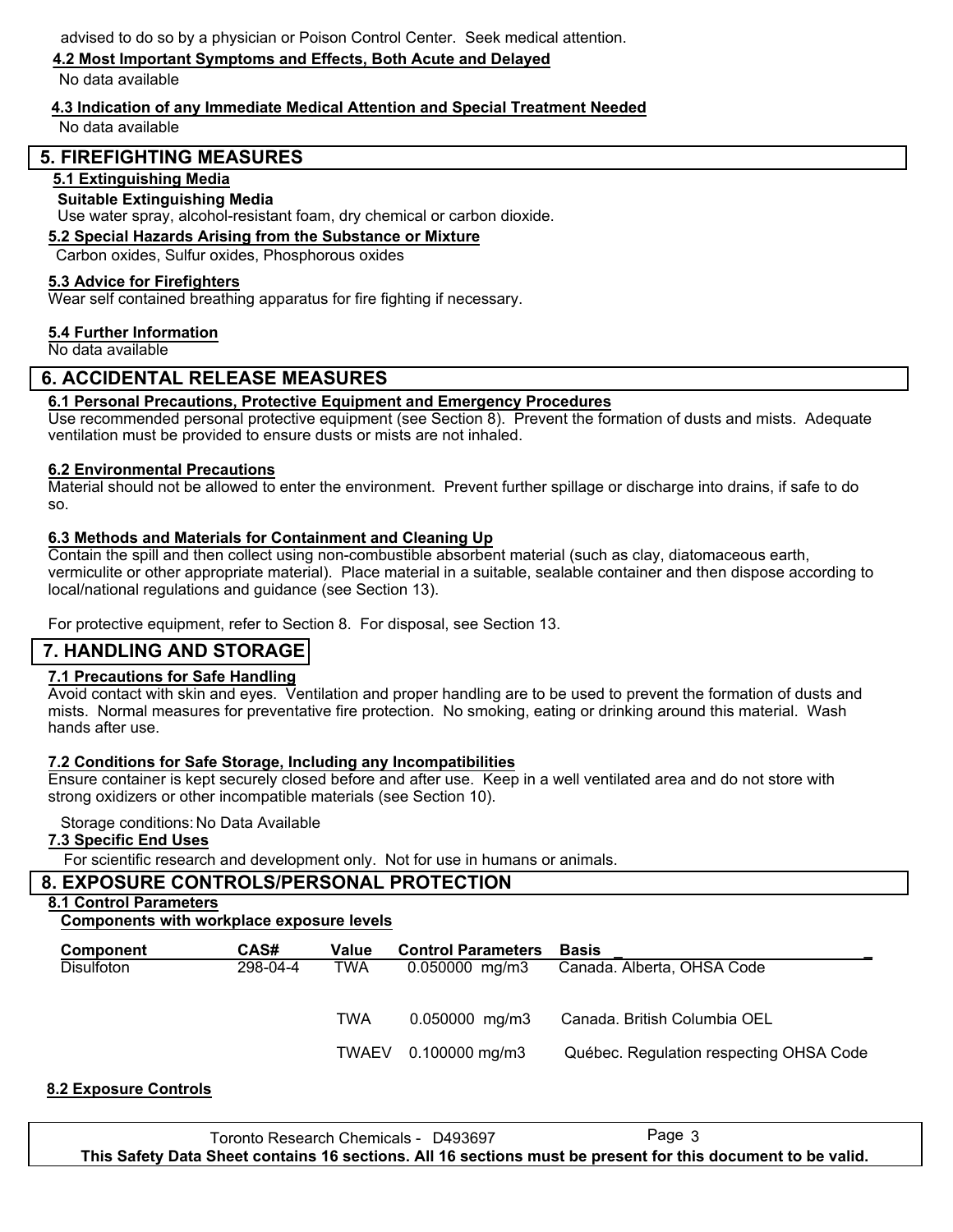### **Appropriate Engineering Controls**

A laboratory fumehood or other appropriate form of local exhaust ventilation should be used to avoid exposure.

### **Personal Protective Equipment**

All recommendations below are advisory in nature and a risk assessment should be performed by the employer/end user prior to use of this product. The type of protective equipment must be selected based on the amount and concentration of the dangerous material being used in the workplace.

### **Eye/Face Protection**

Safety goggles or face shield. All equipment should have been tested and approved under appropriate standards, such as NIOSH (US), CSA (Canada), or EN 166 (EU).

### **Skin Protection**

Gloves should be used when handling this material. Gloves are to be inspected prior to use. Contaminated gloves are to be removed using proper glove removal technique so that the outer surface of the glove does not contact bare skin. Dispose of contaminated gloves after use in compliance with good laboratory practices and local requirements.

Gloves used for incidental exposures (splash protection) should be designated as "chemical resistant" by EU standard EN 374 with the resistance codes corresponding to the anticipated use of the material. Unrated gloves are not recommended.

Suggested gloves: AnsellPro Sol-Vex nitrile gloves style 37-175, 15 mil thickness.

Penetration time has not been determined.

Gloves used for prolonged direct exposure (immersion) should be designated "chemical resistant" as per EN 734 with the resistance codes corresponding to the anticipated use of the material.

Suggested gloves: AnsellPro Viton/Butyl gloves style 38-612, 4/8 mil thickness.

Penetration time has not been determined.

These recommendations may not apply if the material is mixed with any other chemical, or dissolved into a solution. A risk assessment must be performed to ensure the gloves will still offer acceptable protection.

### **Body Protection**

Chemical-resistant bodysuit (laminated Tychem SL or equivalent).

### **Respiratory Protection**

Recommended respirators are NIOSH-approved OV/Multi-gas/P100 or CEN-approved ABEK-FFP3 respirators. These are to be only used as a backup to local exhaust ventilation or other engineering controls. If the respirator is the only means of protection, a full-face supplied air respirator must be used.

### **9. PHYSICAL AND CHEMICAL PROPERTIES**

| 9.1 Information on Basic Physical and Chemical Properties |                                              |
|-----------------------------------------------------------|----------------------------------------------|
| A) Appearance                                             | B) Odour                                     |
| No Data Available                                         | No Data Available                            |
| C) Odour Threshold                                        | D) pH                                        |
| No Data Available                                         | No Data Available                            |
| E) Melting Point/Freezing Point                           | F) Initial Boiling Point/Boiling Range       |
| No Data Available                                         | No Data Available                            |
| G) Flash point                                            | H) Evaporation Rate                          |
| No Data Available                                         | No Data Available                            |
| I) Flammability (Solid/Gas)                               | J) Upper/Lower Flammability/Explosive Limits |
| No Data Available                                         | No Data Available                            |
| K) Vapour Pressure                                        | L) Vapour Density                            |
| No Data Available                                         | No Data Available                            |
| <b>M) Relative Density</b>                                | N) Solubility                                |
| No Data Available                                         | No Data Available                            |
| O) Partition Coefficient: n-octanol/water                 | P) Auto-Ignition Temperature                 |
| No Data Available                                         | No Data Available                            |
| Q) Decomposition Temperature                              | R) Viscosity                                 |
| No Data Available                                         | No Data Available                            |
| <b>S) Explosive Properties</b>                            | <b>T) Oxidizing Properties</b>               |
|                                                           |                                              |

Toronto Research Chemicals - D493697 Page 4

**This Safety Data Sheet contains 16 sections. All 16 sections must be present for this document to be valid.**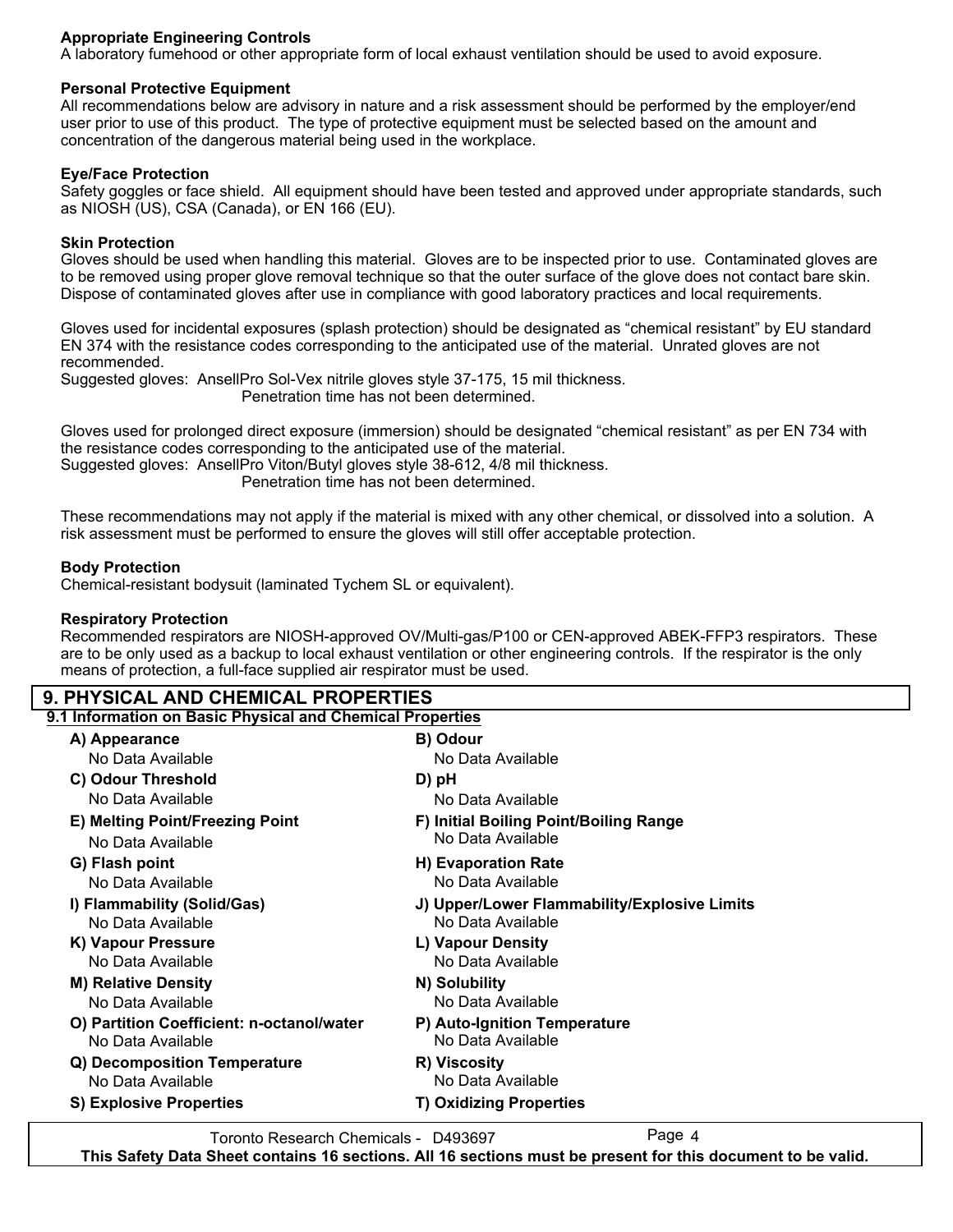### **9.2 Other Information**

no data available

| <b>10. STABILITY AND REACTIVITY</b>                                                                               |                                   |
|-------------------------------------------------------------------------------------------------------------------|-----------------------------------|
| 10.1 Reactivity                                                                                                   |                                   |
| No Data Available                                                                                                 |                                   |
| <b>10.2 Chemical Stability</b>                                                                                    |                                   |
| Stable under recommended storage conditions.                                                                      |                                   |
| 10.3 Possibility of Hazardous Reactions                                                                           |                                   |
| No Data Available                                                                                                 |                                   |
|                                                                                                                   |                                   |
| 10.4 Conditions to Avoid                                                                                          |                                   |
| No Data Available                                                                                                 |                                   |
| 10.5 Incompatible Materials                                                                                       |                                   |
| Strong oxidizing agents                                                                                           |                                   |
| 10.6 Hazardous Decomposition Products                                                                             |                                   |
| No Data Available                                                                                                 |                                   |
| <b>11. TOXICOLOGICAL INFORMATION</b>                                                                              |                                   |
| 11.1 Information on Toxicological Effects                                                                         |                                   |
| A) Acute Toxicity                                                                                                 |                                   |
| LD50 (oral - rat)<br>$2.6$ mg/kg                                                                                  | LD50 (dermal - rabbit)<br>5 mg/kg |
| <b>B) Skin Corrosion/Irritation</b>                                                                               |                                   |
| No data available                                                                                                 |                                   |
|                                                                                                                   |                                   |
| C) Serious Eye Damage/Irritation                                                                                  |                                   |
| No data available                                                                                                 |                                   |
| D) Respiratory or Skin Sensitization                                                                              |                                   |
| No data available                                                                                                 |                                   |
| <b>E) Germ Cell Mutagenicity</b>                                                                                  |                                   |
| No data available                                                                                                 |                                   |
| F) Carcinogenicity                                                                                                |                                   |
| No data available                                                                                                 |                                   |
| G) Reproductive Toxicity/Teratogenicity                                                                           |                                   |
| No data available                                                                                                 |                                   |
| H) Single Target Organ Toxicity - Single Exposure                                                                 |                                   |
| No data available                                                                                                 |                                   |
| I) Single Target Organ Toxicity - Repeated Exposure                                                               |                                   |
| No data available                                                                                                 |                                   |
| J) Aspiration Hazard                                                                                              |                                   |
| No data available                                                                                                 |                                   |
| K) Potential Health Effects and Routes of Exposure                                                                |                                   |
| <b>Inhalation</b>                                                                                                 |                                   |
| May be harmful if inhaled. May cause respiratory tract irritation.                                                |                                   |
| Ingestion                                                                                                         |                                   |
| May be fatal if swallowed.                                                                                        |                                   |
| <b>Skin</b>                                                                                                       |                                   |
| May be fatal if absorbed through skin. May cause skin irritation.                                                 |                                   |
| <b>Eyes</b>                                                                                                       |                                   |
| May cause eye irritation.                                                                                         |                                   |
| L) Signs and Symptoms of Exposure                                                                                 |                                   |
| No data available                                                                                                 |                                   |
| To the best of our knowledge, the chemical, physical, and toxicological properties of this material have not been |                                   |
| thoroughly investigated.                                                                                          |                                   |
| <b>M) Additional Information</b>                                                                                  |                                   |

Toronto Research Chemicals - D493697 Page 5 **This Safety Data Sheet contains 16 sections. All 16 sections must be present for this document to be valid.**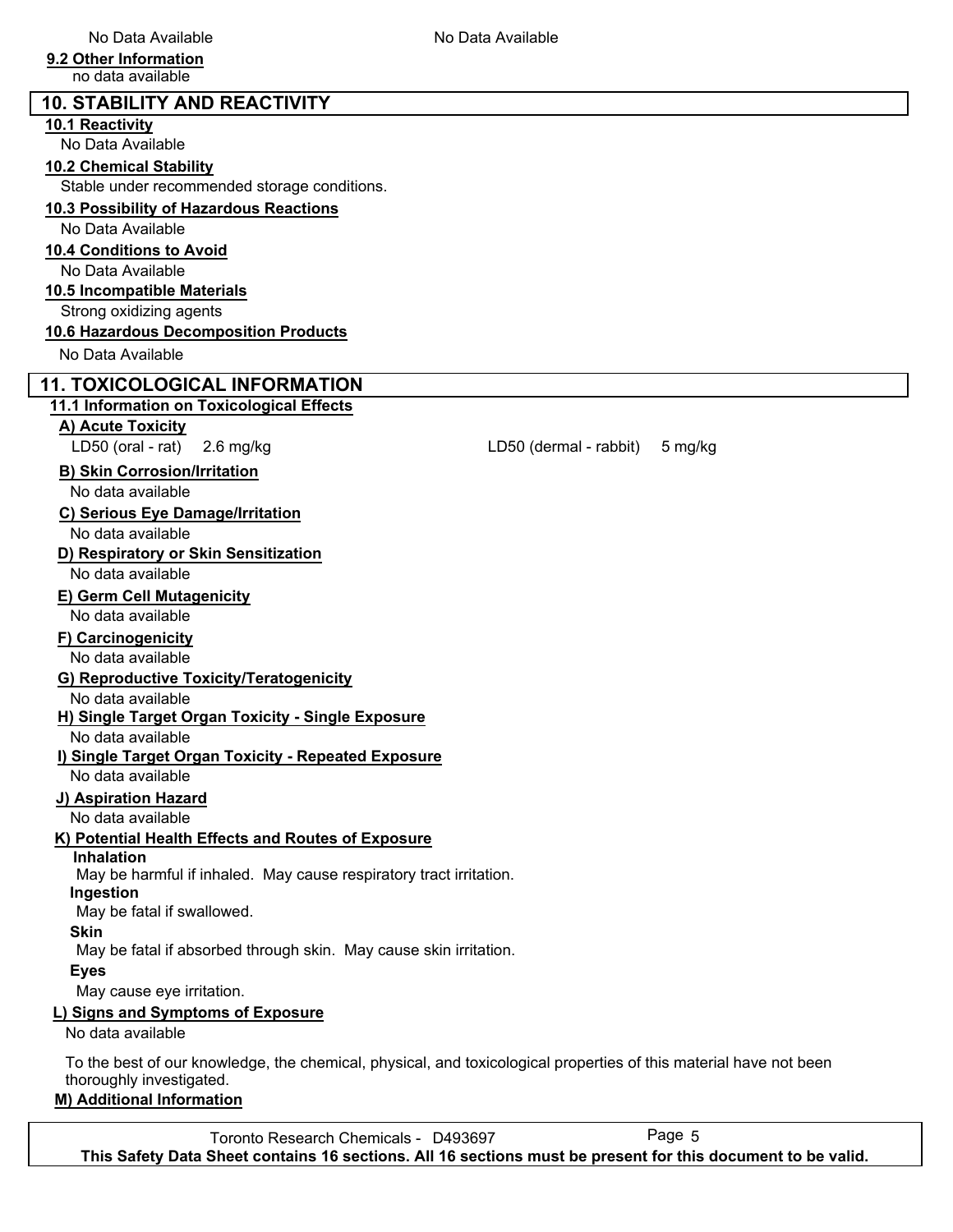### **12. ECOLOGICAL INFORMATION**

### **12.1 Toxicity**

Toxicity to fish LC50 - Lepomis macrochirus (Bluegill) - 0.07 - 0.3 mg/l - 96.0 h

and other aquatic invertebrates

Toxicity to daphnia EC50 - Daphnia magna (Water flea) - 0.01 mg/l - 48 h

**12.2 Persistance and Degradability**

No data available

#### **12.3 Bioaccumulative Potential**

No data available

#### **12.4 Mobility in Soil**

No data available

### **12.5 Results of PBT and vPvB Assessment**

No data available

#### **12.6 Other Adverse Effects**

No data available

### **13. DISPOSAL CONSIDERATIONS**

### **13.1 Waste Treatment Methods**

#### **A) Product**

Product may be burned in an incinerator equipped with afterburner and scrubber. Excess and expired materials are to be offered to a licensed hazardous material disposal company. Ensure that all Federal and Local regulations regarding the disposal and destruction of this material are followed.

#### **B) Contaminated Packaging**

#### Dispose of as above.

#### **C) Other Considerations**

Product is not to be disposed of in sanitary sewers, storm sewers, or landfills.

| <b>14. TRANSPORT INFORMATION</b>             |            |            |               |
|----------------------------------------------|------------|------------|---------------|
| 14.1 UN Number                               |            |            |               |
| DOT (US): 2810                               | IATA: 2810 | IMDG: 2810 | ADR/RID: 2810 |
| 14.2 UN Proper Shipping Name                 |            |            |               |
| DOT (US)/IATA:                               |            |            |               |
| Toxic, liquids, organic, n.o.s. (Disulfoton) |            |            |               |
| IMDG/ARD/RID:                                |            |            |               |
| TOXIC, LIQUIDS, ORGANIC, N.O.S. (Disulfoton) |            |            |               |
| 14.3 Transport Hazard Class(es)              |            |            |               |
| DOT (US): 6.1                                | IATA: 6.1  | IMDG: 6.1  | ADR/RID: 6.1  |
| <b>14.4 Packing Group</b>                    |            |            |               |
| DOT (US): I                                  | IATA: I    | IMDG: I    | ADR/RID: I    |
| <b>14.5 Environmental Hazards</b>            |            |            |               |
| DOT (US): None                               | IATA: None | IMDG: None | ADR/RID: None |
| <b>14.6 Special Precautions for User</b>     |            |            |               |
| None                                         |            |            |               |

### **15. REGULATORY INFORMATION**

This safety data sheet complies with the requirements of WHMIS (Canada), OSHA 1910.1200 (US), and EU Regulation EC No. 1907/2006 (European Union).

# **15.1 Safety, Health and Environmental Regulations/Legislation Specific for the Substance or Mixture**

### **A) Canada**

**DSL/NDSL Status:** This product is not listed on the Canadian DSL/NDSL.

### **B) United States**

**TSCA Status:** This product is not listed on the US EPA TSCA.

### **C) European Union**

**ECHA Status:** This product is not registered with the EU ECHA.

### **15.2 Chemical Safety Assessment**

Toronto Research Chemicals - D493697 Page 6 **This Safety Data Sheet contains 16 sections. All 16 sections must be present for this document to be valid.**